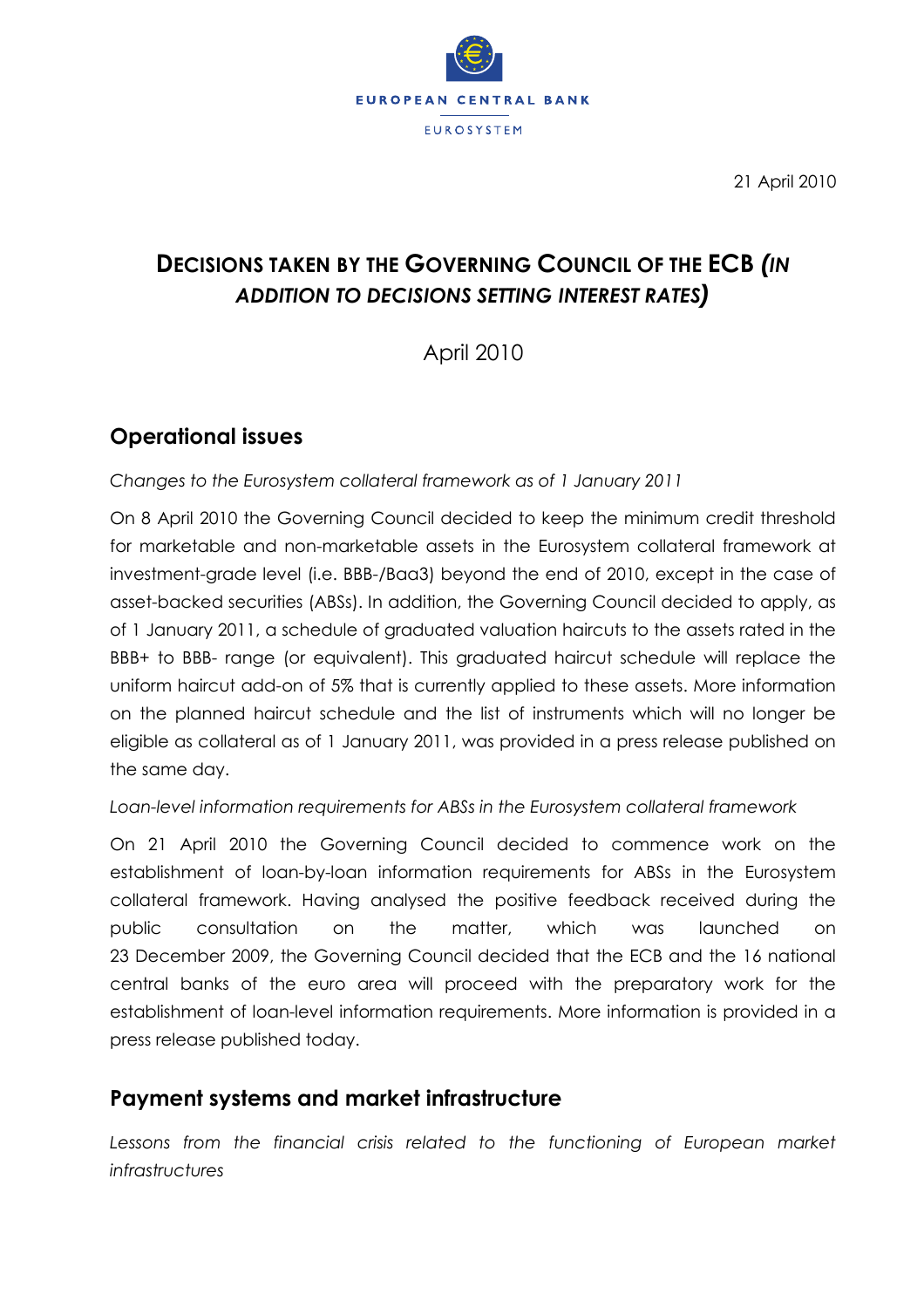On 15 April 2010 the Governing Council authorised the publication of a report on the lessons learned from the financial crisis with regard to the functioning of European financial market infrastructures. The report focuses on the challenges that these infrastructures and participating financial institutions faced during the financial crisis. Follow-up work on the conclusions reached in this report has already started, in close cooperation with the relevant public authorities and, in particular, the European Commission. The report has been published on the ECB's website.

#### *TARGET2-Securities*

On 21 April 2010 the Governing Council considered the state of progress of the T2S project. Detailed information will be made available in due course on the ECB's website.

Furthermore, on 21 April 2010 the Governing Council adopted a Guideline on TARGET2- Securities (ECB/2010/2). The Guideline will be published shortly in the *Official Journal of the EU* and on the ECB's website.

### **Advice on legislation**

*ECB Opinion on the introduction of a seven-day deposit facility in Latvia*

On 23 February 2010 the Governing Council adopted this Opinion at the request of Latvijas Banka (CON/2010/18).

*ECB Opinion on an amendment to the Law on Danmarks Nationalbank regarding authority to collect information for the compilation of statistics*

On 19 March 2010 the Governing Council adopted this Opinion at the request of the Danish Ministry of Economic and Business Affairs (CON/2010/24).

*ECB Opinion on independence, confidentiality and the prohibition of monetary financing in Bulgaria*

On 25 March 2010 the Governing Council adopted this Opinion at the request of the Bulgarian Minister of Finance (CON/2010/25).

*ECB Opinion on a Finnish draft law on State capital investment in deposit banks*

On 26 March 2010 the Governing Council adopted this Opinion at the request of the Finnish Ministry of Finance (CON/2010/26).

*ECB Opinion on a new legal framework concerning integrity and prevention of corruption as regards its application to Banka Slovenije and its decision-making bodies*

On 29 March 2010 the Governing Council adopted this Opinion at the request of the National Assembly of the Republic of Slovenia (CON/2010/27).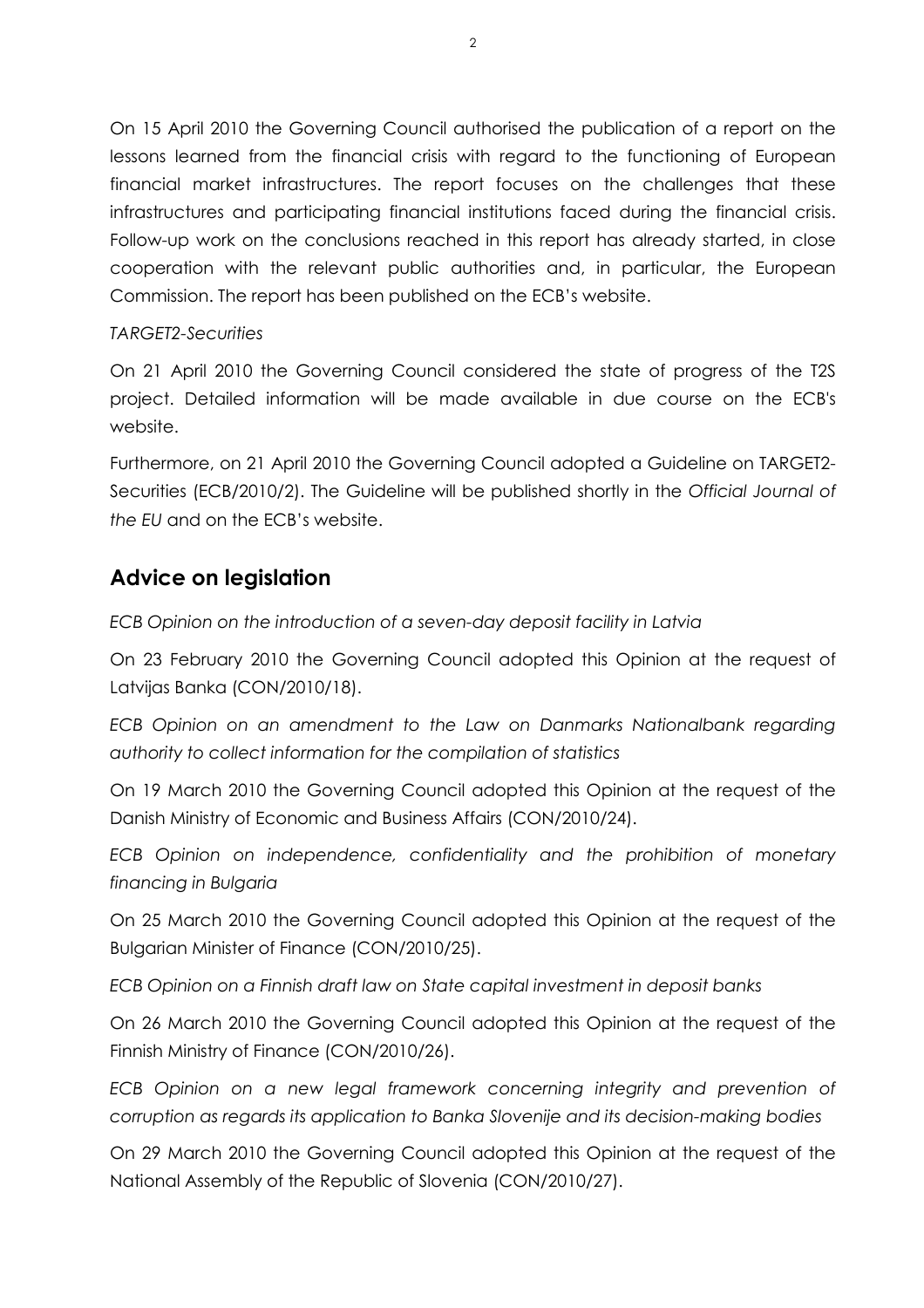*ECB Opinion on a proposal for a Council Regulation amending Regulation (EC) No 479/2009 as regards the quality of statistical data in the context of the excessive deficit procedure*

On 31 March 2010 the Governing Council adopted this Opinion at the request of the Council of the European Union (CON/2010/28).

*ECB Opinion on extending government guarantees to banks and other institutions in Sweden*

On 6 April 2010 the Governing Council adopted this Opinion at the request of the Swedish Ministry of Finance (CON/2010/29).

*ECB Opinion on the restructuring of the Central Bank and Financial Services Authority of Ireland*

On 7 April 2010 the Governing Council adopted this Opinion at the request of the Irish Minister for Finance (CON/2010/30).

*ECB Opinion on the amendment to the Hungarian Law on credit institutions and financial undertakings introducing further financial market stabilisation measures*

On 13 April 2010 the Governing Council adopted this Opinion at the request of the Hungarian Ministry of Finance (CON/2010/31).

### **Statistics**

#### *2009 statistical quality reports*

On 19 March 2010 the Governing Council approved the annual assessment of the availability and quality of the various kinds of statistics that are compiled by the Eurosystem on the basis of an ECB legal act. It also authorised the publication of the 2009 quality report on euro area balance of payments and international investment position statistics as well as the report on monetary and financial statistics. Both reports, produced in accordance with the ECB Statistics Quality Framework, have been published on the ECB's website.

### **Corporate governance**

#### *Supplementary Code of Ethics Criteria for the members of the ECB's Executive Board*

The Governing Council took note that the Executive Board adopted its Supplementary Code of Ethics Criteria, which replaces the Supplementary Code of Ethical Criteria for the members of the Executive Board with effect from 1 April 2010. The new